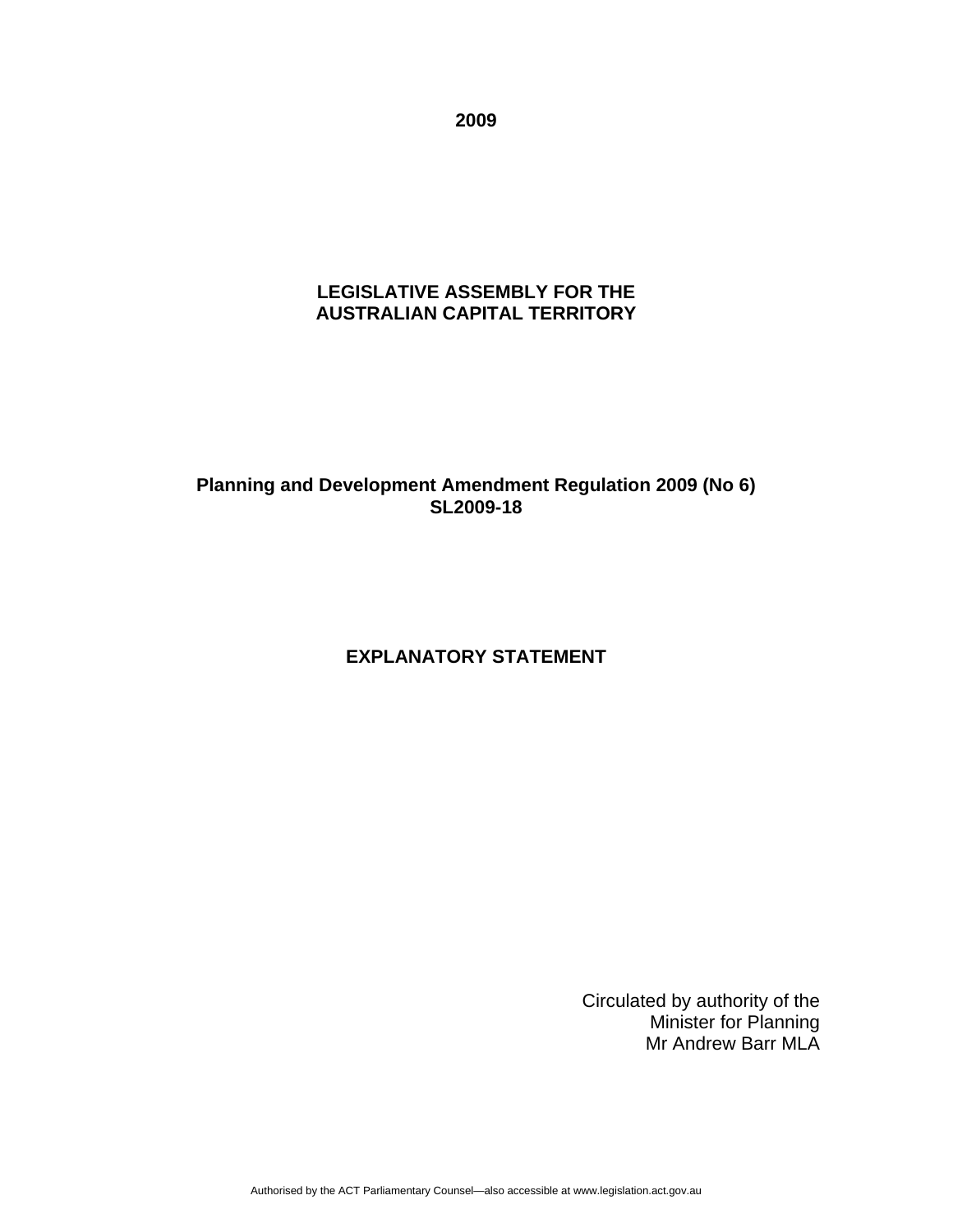*PLANNING AND DEVELOPMENT AMENDMENT REGULATION 2009 (No 6)* 

## **EXPLANATORY STATEMENT**

### **Overview**

The proposed amendments to the *Planning and Development Regulation 2008* (the regulation) will permit the Planning and Land Authority (the authority) to grant leases at less than market value in certain circumstances. These circumstances permit leases to be granted to community organisations for less than market value. These changes are applied in granting a new lease.

This regulation extends the operation of the former charging policies under the repealed *Land (Planning and Environment) Act 1991* (the Land Act). This regulation will be used for an interim period. This regulation is only applicable until such time as the broader charging policy review is complete and more comprehensive charging policies are in place.

This regulation modifies the *Planning and Development Act 2007* (the Act) as permitted by section 429 of that Act. Section 431 of the Act requires section 429 and regulations made under section 429 (including this regulation) to cease two years after the commencement of the Act (i.e. two years after 31 March 2008). Section 429 and the regulations under this section are not saved by section 88 of the *Legislation Act 2001* (because of the exception in section 88(2) of the Legislation Act). As such the modifications made by this regulation are temporary.

#### **Detailed summary of provisions**

**Clauses 1 – Name of Regulation** – states the name of the regulation, which is the *Planning and Development Amendment Regulation 2009 (No 6)*.

**Clause 2 – Commencement** – states that the regulation commences the day after notification.

**Clause 3 – Legislation amended** – states that the regulation amends the *Planning and Development Regulation 2008*.

**Clause 4 – Modification of Act Schedule 20, section 429EA substitutes 429EA Modification—s 246 (Payment for leases)** – substitutes new section 429EA in the *Planning and Development Act 2007* (the Act) modifying section 246 of the Act. Section 246 (1) of the Act states that the authority may not grant a lease for less than market value. Section 246 (2) states that subsection (1) does not apply in particular circumstances, that is, there are specific conditions under which the authority may grant a lease for less than market value. A lease to which the new section 461A and 461B (inserted by Clause 5 below) applies are leases which the authority may grant for less than market value.

The modified section 246 (d) extends the operation of the former charging policies under the repealed Land Act (section 169).